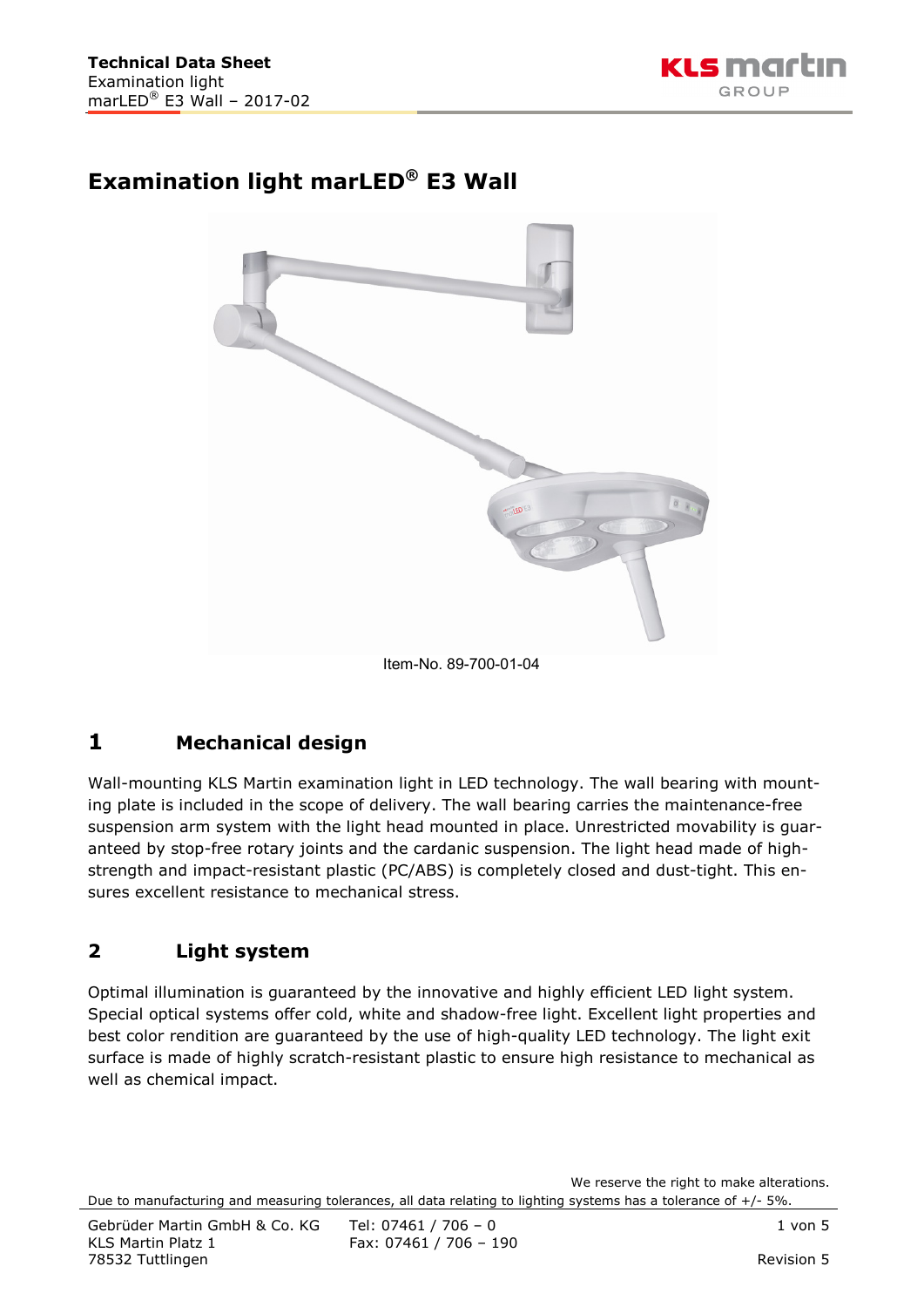

### **3 Operation**

The ON/OFF and brightness control buttons are directly integrated into the light head in the form of a membrane keypad. Together with the smooth surface design of the light head, this enables fast cleaning and wiping disinfection. To ensure easy positioning, the light head features an integrated handle. This handle component can be easily replaced with one of the following handle versions at the user's choice.

Optional handle elements:

Option 1: Sterilizable Handle

Option 2: Handle for Sterile Disposable Cover

| <b>Optional handle elements</b>                                                                                            | <b>Illustration</b> | Order no.                                                                                              |
|----------------------------------------------------------------------------------------------------------------------------|---------------------|--------------------------------------------------------------------------------------------------------|
| Option 1: Light equipped with sterilizable<br>handle for sterile operation.                                                |                     | 89-700-05-04<br>Handle adapter and<br>2 x sterile handle                                               |
| Option 2: As an alternative, the light can be<br>equipped with handle elements for the use of<br>disposable handle covers. |                     | 89-940-02-04<br>Handle for sterile<br>covers<br>89-940-20-04<br>Sterile covers<br>$(100 \text{ pcs.})$ |

We reserve the right to make alterations. Due to manufacturing and measuring tolerances, all data relating to lighting systems has a tolerance of +/- 5%.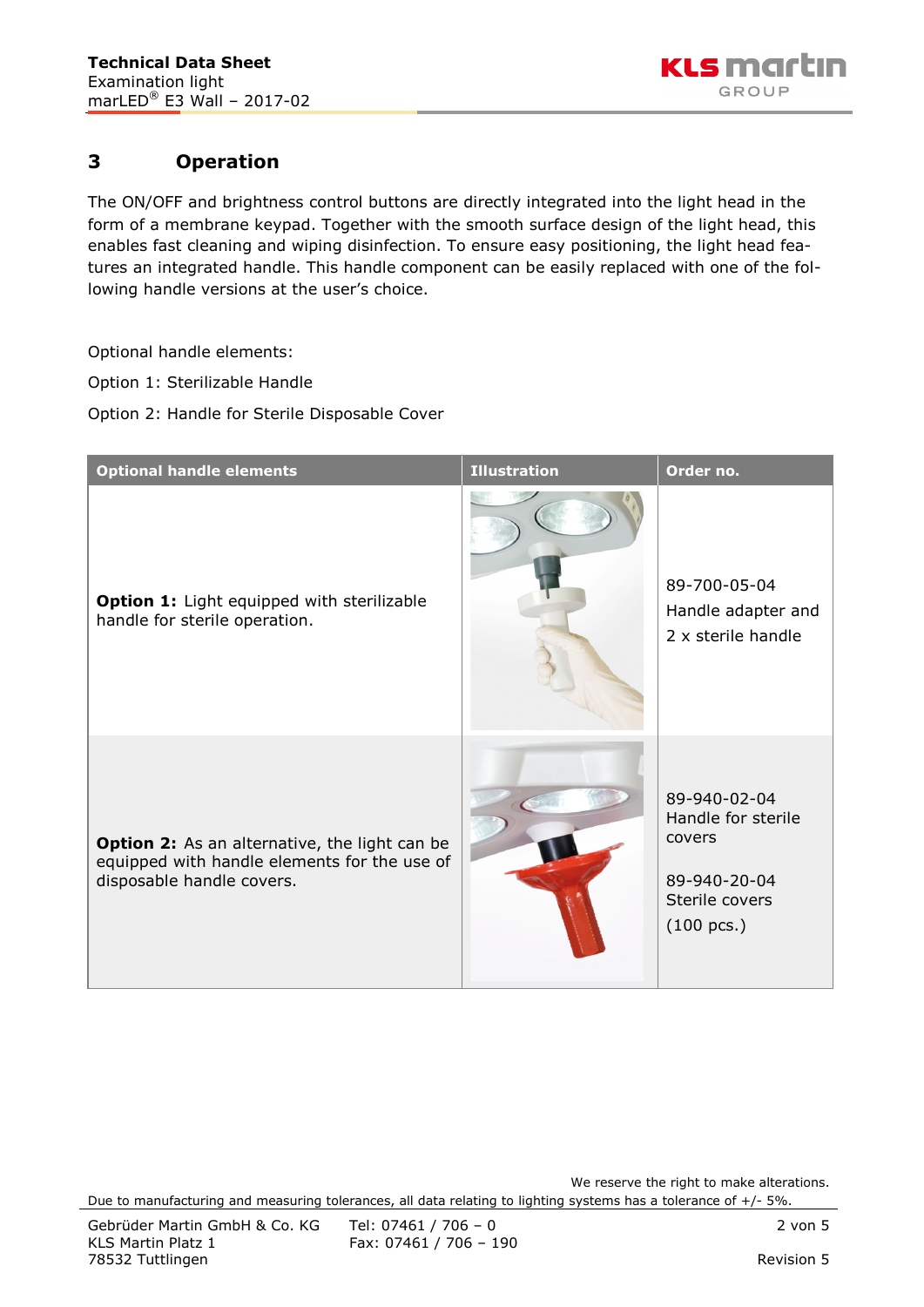

| <b>Electrical Data</b>                                    |           | marLED <sup>®</sup> E3 Wall |
|-----------------------------------------------------------|-----------|-----------------------------|
| Power module                                              | mm        | integrated into light head  |
| Supply voltage, primary                                   | $\vee$    | 100-240 VAC, 50-60 Hz       |
| Power input at 220 - 240 VAC                              | <b>VA</b> | 39                          |
| Power input at 100 - 130 VAC                              | <b>VA</b> | 32                          |
| Power input, light engines                                | W         | $3 \times 5$                |
| Anticipated LED service life                              | h         | 40,000                      |
| Starting performance                                      |           | last setting                |
| Spare light sources                                       |           |                             |
| Electronic system meets requirements acc. to              |           | VDE/IEC                     |
| Classification acc. to MPG (Medical Devices Act /<br>MDD) |           | Ι                           |
| Protection class acc. to IEC 60601                        |           | I                           |
| Degree of protection: suspension system                   |           | IP30                        |
| Degree of protection: light head                          |           | IP42                        |
| Conformity                                                |           | <b>CE</b>                   |

| <b>Photometric Data</b>                                           |                        | marLED <sup>®</sup> E3 Wall |
|-------------------------------------------------------------------|------------------------|-----------------------------|
| Central illuminance, electrically dimmable from/to                | $\frac{0}{0}$          | $30 - 100%$                 |
| Central illuminance at a distance of 1 m                          | $\mathsf{I}\mathsf{x}$ | 100,000                     |
| Light field diameter (d10, distance 1m)                           | mm                     | 170                         |
| Color temperature                                                 | K                      | 4,300                       |
| Color rendering index (CRI) [Ra(1-8)]                             |                        | 95                          |
| Total radiation strength at max. lighting<br>intensity            | W/m <sup>2</sup>       | 364                         |
| Illumination depth (without refocusing) L1/L2<br>at 20%<br>at 60% | mm                     | 825 / 820<br>600 / 320      |
| Working range from/to (without refocusing)<br>at 20%<br>at 60%    | mm                     | 175-1820<br>400-1320        |
| UV irradiance for wavelengths<br>$< 400$ nm                       | W/m <sup>2</sup>       | 3                           |

We reserve the right to make alterations. Due to manufacturing and measuring tolerances, all data relating to lighting systems has a tolerance of +/- 5%.

Fax: 07461 / 706 - 190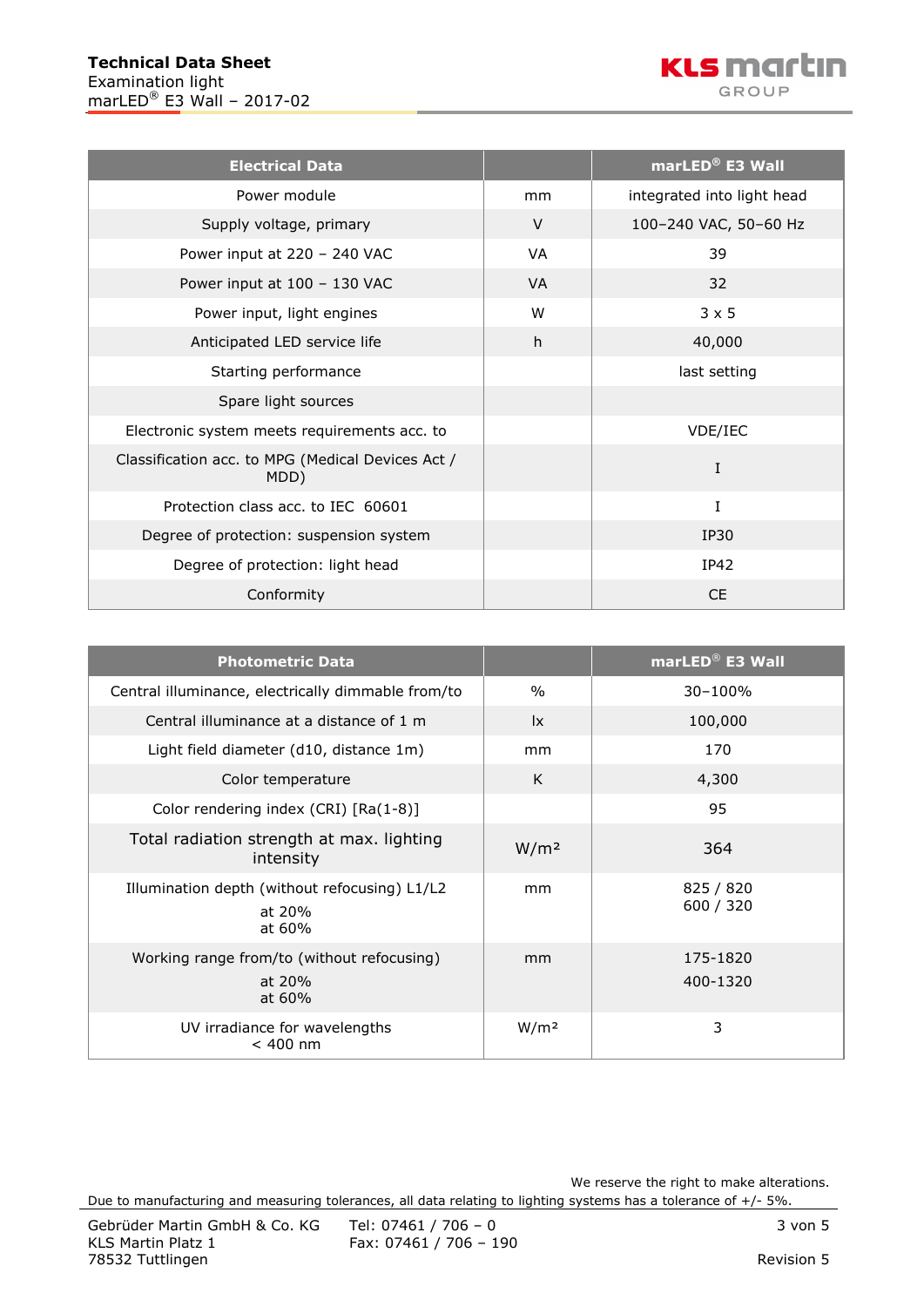

| <b>Mechanical Data</b>                                                      |                             | marLED <sup>®</sup> E3 Wall                 |
|-----------------------------------------------------------------------------|-----------------------------|---------------------------------------------|
| Operating forces on light head                                              | N                           | acc. to standard                            |
| Range of movement                                                           | mm                          | 1772                                        |
| Spring arm height adjustment                                                | mm                          | 1312                                        |
| Top position of light head                                                  | mm                          | 2665                                        |
| Bottom position of light head                                               | mm                          | 1353                                        |
| Force required for moving light head up/down                                | N.                          | 8                                           |
| Force required for swiveling the light head                                 | N                           | $\overline{2}$                              |
| Max. vertical force due to weight                                           | N                           | 70                                          |
| Total weight                                                                | kg                          | $\overline{7}$                              |
| Single weight (approx.): tracking arm, central<br>bearing shaft, spring arm | kg                          | $\overline{4}$                              |
| Single weight (approx.): light head                                         | kg                          | 3                                           |
| Torque, bending moment                                                      | Nm                          | 70                                          |
| Permissible ambient temperature range during<br>operation                   | $^{\circ}$ C / $^{\circ}$ F | +5° to +40°C [41-104°F]                     |
| Storage temperature                                                         | $^{\circ}$ C / $^{\circ}$ F | $-10^{\circ}$ to $+50^{\circ}$ C [14-122°F] |
| Light head height (w/o sterile handle)                                      | mm                          | approx. 85                                  |
| Light head dimensions                                                       | mm                          | $300 \times 310$                            |

Manufacturer: Gebrüder Martin GmbH & Co. KG

Type: marLED® E3 W

Item no.: 89-700-01-04

We reserve the right to make alterations.